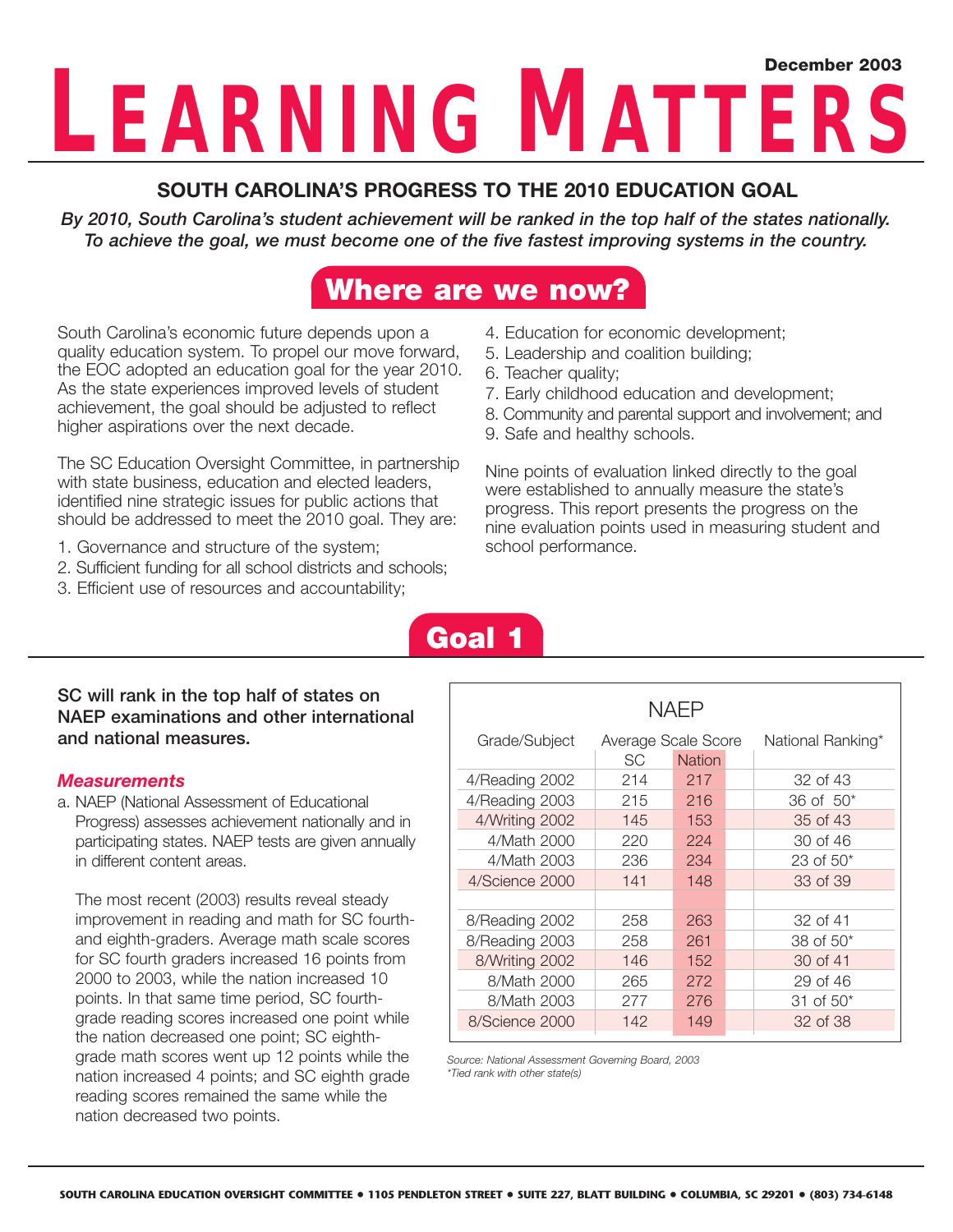## **Goal 1** *(Continued)*

- b. TIMSS & TIMSS-R (Third International Math & Science Study, 1995 and 1999 Repeater). Of 13 participating states, SC ranks 9th.
- c. TerraNova Survey Testing Program TerraNova replaced MAT-7 (1995-98) in 1999. A sample of students from grades five, eight and

11 took the tests in 2000. A sample of students from grades four, seven and 10 took the tests in 200<sup>-</sup>

In 2002, SC students scored at or above the national level in grade three, six and nine in almost all grades/subjects.

*Note: In order to reach the nation average, the number of SC stude scoring in the upper half has to b at 50 percent or above.*



*Source: SC Department of Education, 2002*

|      | TerraNova: Percentage of SC Students<br>in the Upper Half Category, 2000-2002 |      |      |      |      |      |      |      |          |      |      |      |      |  |       |  |
|------|-------------------------------------------------------------------------------|------|------|------|------|------|------|------|----------|------|------|------|------|--|-------|--|
| 1.   | Grade<br>Reading                                                              |      |      |      |      |      |      |      | Language |      |      | Math |      |  | Total |  |
|      |                                                                               | 2000 | 2001 | 2002 | 2000 | 2001 | 2002 | 2000 | 2001     | 2002 | 2000 | 2001 | 2002 |  |       |  |
|      | 3                                                                             |      |      | 49.2 |      |      | 51.5 |      |          | 58.2 |      |      | 54.8 |  |       |  |
| ıе   | $\overline{4}$                                                                |      | 47.8 |      |      | 43.1 |      |      | 58.4     |      |      | 50.5 |      |  |       |  |
| эS   | 5                                                                             | 48.2 |      |      | 51.1 |      |      | 51.4 |          |      | 50.0 |      |      |  |       |  |
|      | 6                                                                             |      |      | 57.6 |      |      | 49.0 |      |          | 51.2 |      |      | 51.4 |  |       |  |
|      | $\overline{7}$                                                                |      | 45.8 |      |      | 59.4 |      |      | 54.7     |      |      | 53.9 |      |  |       |  |
|      | 8                                                                             | 52.3 |      |      | 49.5 |      |      | 52.0 |          |      | 51.5 |      |      |  |       |  |
| ıal  | 9                                                                             |      |      | 56.1 |      |      | 46.8 |      |          | 51.6 |      |      | 51.2 |  |       |  |
| ents | 10                                                                            |      | 59.6 |      |      | 59.5 |      |      | 62.4     |      |      | 59.1 |      |  |       |  |
| e    | 11                                                                            | 57.1 |      |      | 56.7 |      |      | 52.9 |          |      | 55.9 |      |      |  |       |  |

*Source: SC Department of Education, 2003*



#### **Nine out of 10 SC students will score at or above grade level on PACT, SC's standards-based criterion-referenced tests.**

#### *Measurements*

PACT (Palmetto Achievement Challenge Test) uses four terms to indicate student performance levels: Below Basic, Basic, Proficient and Advanced. Performance at the Proficient level or above means a student is well prepared for the next grade. The scores reported are

> based upon students enrolled in the school as of the 45th day and present for testing. The state is focused on all students scoring Proficient and above.

#### *English Language Arts:*

The percentage of students scoring Proficient or above in 2003 was 27.3 across all grades. This is a decline from 2002 when 31.2% of students scored Proficient or above. Declines occurred in every grade except third grade.

#### *Mathematics:*

The percentage of students scoring Proficient or above in 2003 was 29.6 across all grades or nearly three out of 10 students. This represents an increase from 2002 when 28.6% of students scored Proficient or above. Declines occurred in the fourth and fifth grades.

|      |         | English / Language Arts   | <b>Mathematics</b>                 |                           |                                    |
|------|---------|---------------------------|------------------------------------|---------------------------|------------------------------------|
| Year | Grade   | % Scoring<br><b>Basic</b> | % Scoring<br>Proficient<br>& Above | % Scoring<br><b>Basic</b> | % Scoring<br>Proficient<br>& Above |
| 2002 | Grade 3 | 39.2                      | 40.7                               | 42.5                      | 31.1                               |
| 2003 | Grade 3 | 37.3                      | 43.8                               | 48.5                      | 33.1                               |
| 2002 | Grade 4 | 47.1                      | 32.5                               | 38.7                      | 35.6                               |
| 2003 | Grade 4 | 44                        | 31.4                               | 46.4                      | 33.7                               |
| 2002 | Grade 5 | 50.2                      | 24                                 | 41.7                      | 28.3                               |
| 2003 | Grade 5 | 47.7                      | 19.7                               | 46.9                      | 26.6                               |
| 2002 | Grade 6 | 39                        | 32.7                               | 40.9                      | 28.8                               |
| 2003 | Grade 6 | 37.8                      | 26.8                               | 37.8                      | 36.2                               |
| 2002 | Grade 7 | 47                        | 26.2                               | 33.3                      | 26.7                               |
| 2003 | Grade 7 | 46.3                      | 22.7                               | 38.8                      | 28.9                               |
| 2002 | Grade 8 | 43.3                      | 26.2                               | 42.8                      | 18.9                               |
| 2003 | Grade 8 | 46.3                      | 19.9                               | 47.1                      | 19.2                               |
|      |         |                           |                                    |                           |                                    |

2002-2003 PACT Performance

*Source: SC Department of Education, 2003*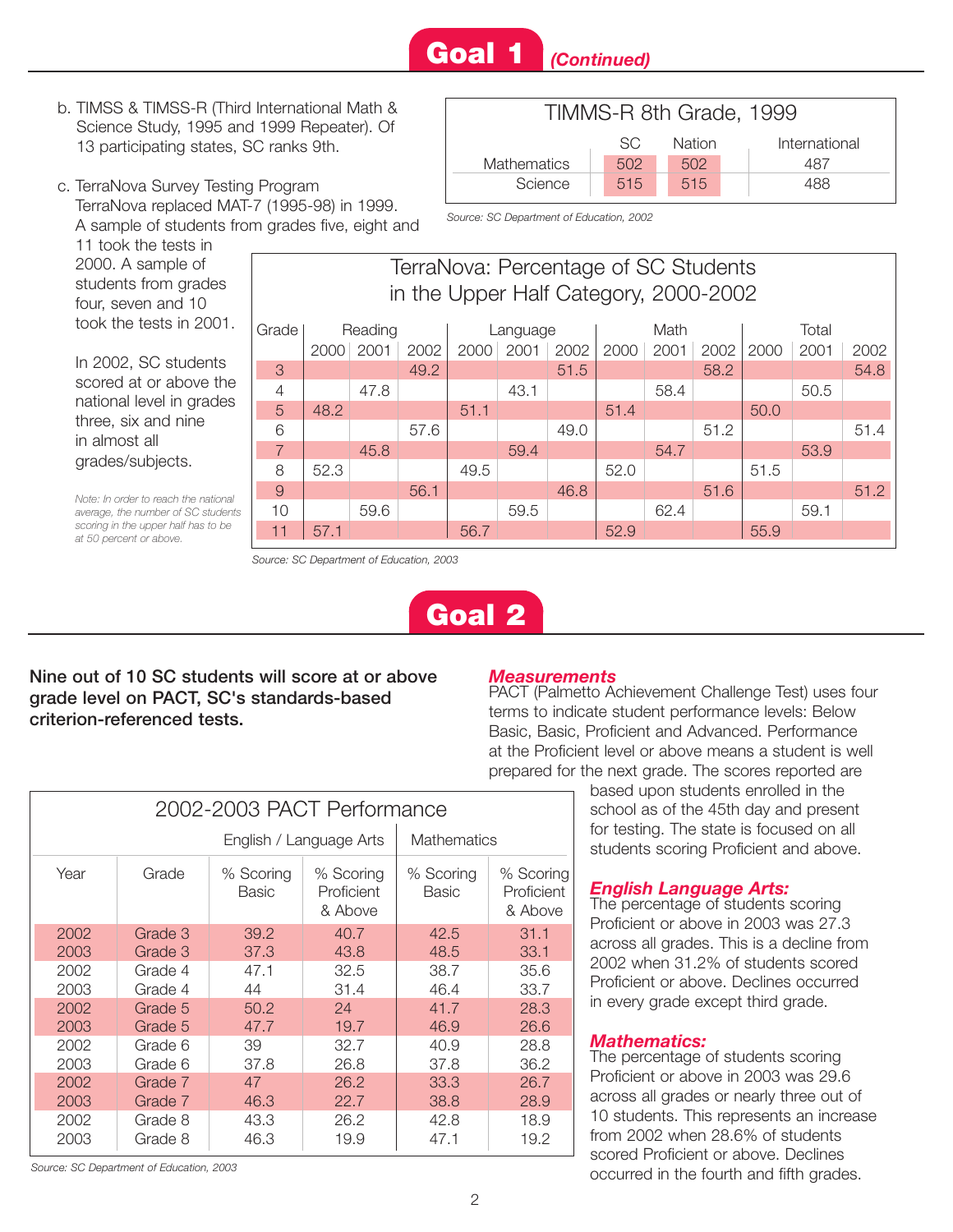#### **SC will rank in the top half of states on the SAT and ACT.**

#### *Measurements*

a. Since 1999, SAT (Scholastic Assessment Test) scores in South Carolina have increased 35 points. When the 2003 performance is compared with the 1999 performance, the verbal score increased 14 points and the math increased 21 points in SC, as compared to a slight increase within that time period for the nation.

|         | SC and National Average SAT Scores, 1999-2003 |               |           |               |           |               |  |  |
|---------|-----------------------------------------------|---------------|-----------|---------------|-----------|---------------|--|--|
|         | Verbal                                        |               | Math      |               |           | Composite     |  |  |
| Year    | <b>SC</b>                                     | <b>Nation</b> | <b>SC</b> | <b>Nation</b> | <b>SC</b> | <b>Nation</b> |  |  |
| 1999    | 479                                           | 505           | 475       | 511           | 954       | 1016          |  |  |
| 2000    | 484                                           | 505           | 482       | 514           | 966       | 1019          |  |  |
| 2001    | 486                                           | 506           | 488       | 514           | 974       | 1020          |  |  |
| 2002    | 488                                           | 504           | 493       | 516           | 981       | 1020          |  |  |
| 2003    | 493                                           | 507           | 496       | 519           | 989       | 1026          |  |  |
| 1999-03 | $+14$                                         | $+2$          | $+21$     | $+8$          | $+35$     | $+10$         |  |  |

The 2003 state ranking is 49.

*Source: College Board, 2003*

*Note: The SAT Composite score ranges from 200 to 1600.*

There are 23 states and the District of Columbia that use SAT as its primary college admissions test. The percentage of seniors who elect to take the SAT ranges from a low of 54 percent in California to a high of 85 percent in New Jersey. SC's percentage rate was 59% in 2003 and ranked 22 in this group.

| SAT SC Ranking of States<br>With 54% or More Senior Participation Rate |                    |              |  |  |  |  |  |  |
|------------------------------------------------------------------------|--------------------|--------------|--|--|--|--|--|--|
| Verbal<br>Composite<br>Year<br>Mathematics                             |                    |              |  |  |  |  |  |  |
| 24                                                                     | 24 out of 24<br>24 |              |  |  |  |  |  |  |
| 24                                                                     | 24                 | 24 out of 24 |  |  |  |  |  |  |
| 24                                                                     | 24                 | 24 out of 24 |  |  |  |  |  |  |
| 23                                                                     | 22<br>22 out of 24 |              |  |  |  |  |  |  |
| 22<br>23<br>22 out of 24                                               |                    |              |  |  |  |  |  |  |
|                                                                        |                    |              |  |  |  |  |  |  |

*Source: College Board, 2003*

b. ACT (American College Test) is a testing program focusing on identifying students for admission to colleges and universities.SC scores have changed little between 2001 and 2003.

Information on ACT ranking by states is not available.

## SC and National ACT Scores at a Glance, 2001-2003 Results

|                        | South Carolina | National |
|------------------------|----------------|----------|
| English 2001           | 18.8           | 20.5     |
| English 2002           | 18.8           | 20.2     |
| English 2003           | 18.7           | 20.3     |
| Math 2001              | 19.3           | 20.7     |
| Math 2002              | 19.1           | 20.6     |
| Math 2003              | 19.0           | 20.6     |
| Reading 2001           | 19.5           | 21.3     |
| Reading 2002           | 19.3           | 21.1     |
| Reading 2003           | 19.4           | 21.2     |
| Science Reasoning 2001 | 19.2           | 21.0     |
| Science Reasoning 2002 | 19.2           | 20.8     |
| Science Reasoning 2003 | 19.2           | 20.8     |
| Composite 2001         | 19.3           | 21.0     |
| Composite 2002         | 19.2           | 20.8     |
| Composite 2003         | 19.2           | 20.8     |
|                        |                |          |

*Source: SC Department of Education, 2003*

*Note: The range of scores for each ACT subject area, as well as the composite score, is one to 36.*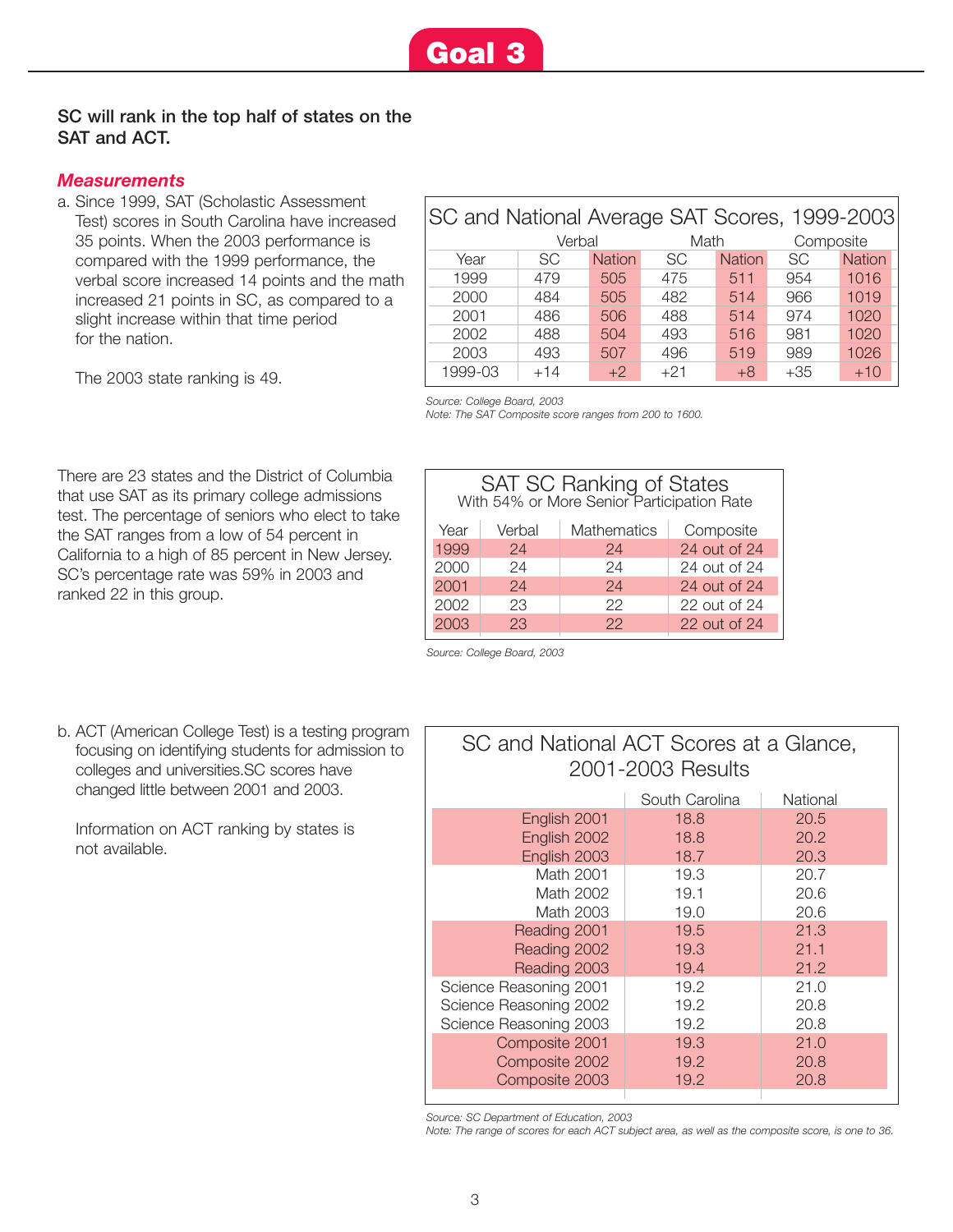**SC Advanced Placement and International Baccalaureate Program passage rates will be at or above the national average, and SC students will receive college credit as well as high school credit for courses offered under PACE or university program sponsorship.**

#### *Measurements*

a. A score of three, four or five is considered passing the test and qualifying for college credit. Currently, SC's average of qualifying scores is below the national average by three percentage points. AP participation is increasing at the national and state levels.

| AP Exam Results, 1997-2003<br>All Fxams                                               |                                                              |    |    |    |    |    |    |    |  |
|---------------------------------------------------------------------------------------|--------------------------------------------------------------|----|----|----|----|----|----|----|--|
|                                                                                       | Year<br>2000<br>1998<br>2001<br>2002<br>1997<br>1999<br>2003 |    |    |    |    |    |    |    |  |
| Number<br>14,177 14,994 14,894 14,560 15,703 16,628 17,429<br>of Tests<br>Taken in SC |                                                              |    |    |    |    |    |    |    |  |
| Qualifying                                                                            | <b>SC</b>                                                    | 53 | 54 | 55 | 55 | 56 | 59 | 57 |  |
| Percentage                                                                            | Natl                                                         | 63 | 63 | 62 | 62 | 60 | 62 | 60 |  |

*Source: College Board, 2003*

| SC AP Student Participation, 1997-2003 |  |                                                                  |  |  |  |  |  |  |
|----------------------------------------|--|------------------------------------------------------------------|--|--|--|--|--|--|
|                                        |  | YEAR 1997 1998 1999 2000 2001 2002 2003                          |  |  |  |  |  |  |
|                                        |  | SC 8,962 89,269 9,402 9,130 9,349 10,094 10,646                  |  |  |  |  |  |  |
|                                        |  | National 467,133 509,895 568,895 617,547 681,308 706,129 828,487 |  |  |  |  |  |  |

*Source: College Board, 2003*

b. The number of schools offering IB programs, number of students participating in IB and the number of exams taken are increasing. The percentage of qualifying scores has declined slightly, since 1999.

National data are not available.

|             | SC and National IB Scores, 1999-2003 |                                                      |           |              |              |  |                  |  |  |  |
|-------------|--------------------------------------|------------------------------------------------------|-----------|--------------|--------------|--|------------------|--|--|--|
|             | South Carolina<br>National           |                                                      |           |              |              |  |                  |  |  |  |
| <b>YEAR</b> | # Schools<br>Participating           | # Students taking<br>at least one IB<br>subject exam | # Exams   | % Qualifying | % Qualifying |  | # Exams<br>Taken |  |  |  |
| 1999        | 12                                   | 303                                                  | 809       | 76           | 81           |  | 43,017           |  |  |  |
| 2000        | 9                                    | 290                                                  | 750       | 77           | 81           |  | 50,745           |  |  |  |
| 2001        | <b>NA</b>                            | NА                                                   | <b>NA</b> | <b>NA</b>    | <b>NA</b>    |  | <b>NA</b>        |  |  |  |
| 2002        | 12                                   | 548                                                  | 1296      | 71           | <b>NA</b>    |  | <b>NA</b>        |  |  |  |
| 2003        | 14                                   | 686                                                  | 1646      | 73           | <b>NA</b>    |  | <b>NA</b>        |  |  |  |

*Source: SC Department of Education, 2003*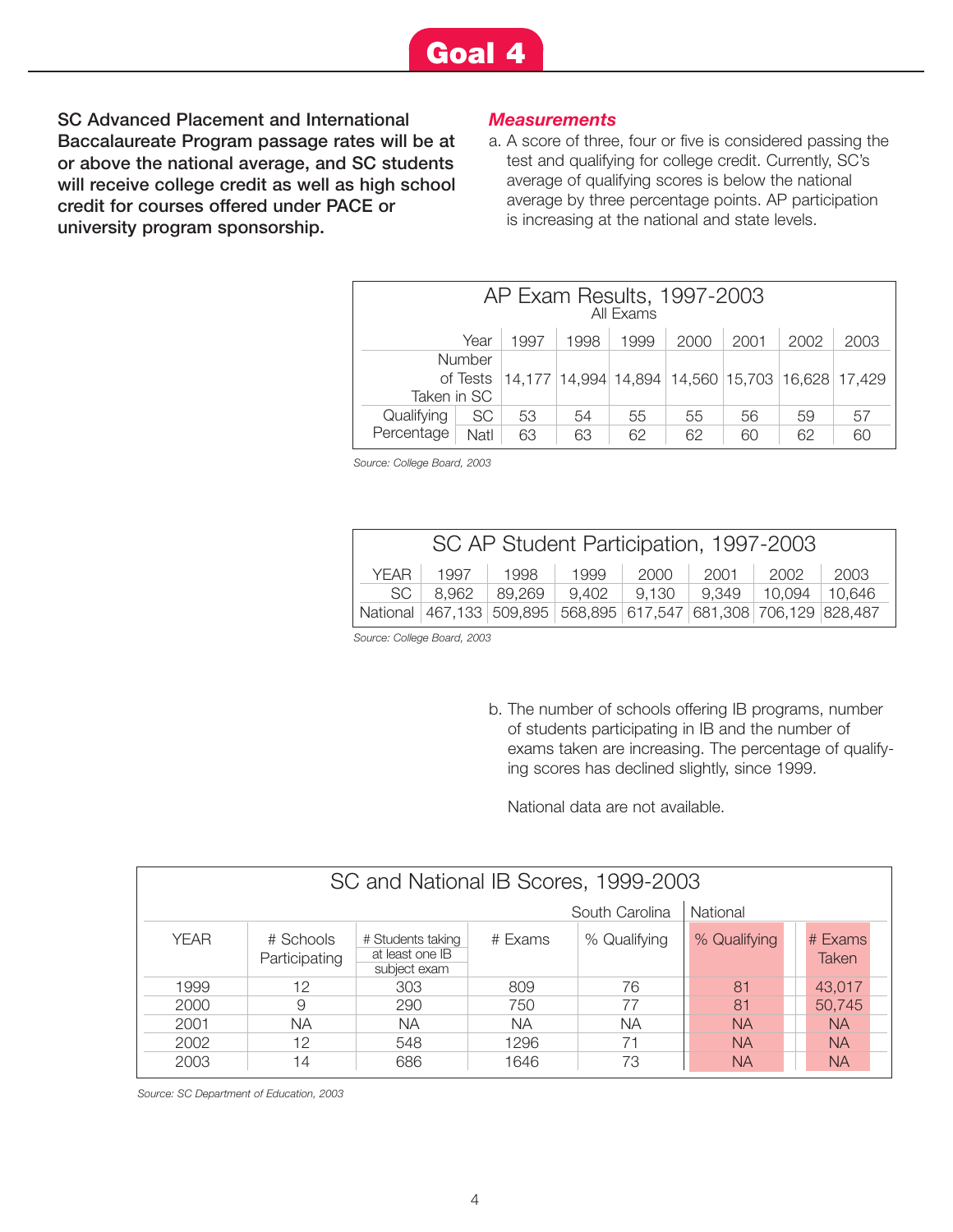

c. The USC PACE (Program for Accelerated College Education) Program enrollment has been declining in recent years. Credit earned in the PACE program at USC is transferable to most institutions of higher education in the US. Only data on enrollment, not success, are available.

| Dual Credit: USC PACE Program Evaluations, 1993-2003                           |                                                                                   |  |  |  |  |  |  |  |  |
|--------------------------------------------------------------------------------|-----------------------------------------------------------------------------------|--|--|--|--|--|--|--|--|
|                                                                                | Year   1993   1994   1995   1996   1997   1998   1999   2000   2001   2002   2003 |  |  |  |  |  |  |  |  |
| Program Enrollment 752 929 1,175 1,119 1,171 1,292 1,263 1,048 1,145 1,015 994 |                                                                                   |  |  |  |  |  |  |  |  |

*Source: PACE, 2003*



#### **High school completion rate will be at or above the national average.**

| 2001 High School Completion Rate |             |  |  |  |  |  |
|----------------------------------|-------------|--|--|--|--|--|
|                                  | $SC + 51\%$ |  |  |  |  |  |
| National $67%$                   |             |  |  |  |  |  |
| SC Rankings   50                 |             |  |  |  |  |  |
|                                  |             |  |  |  |  |  |

*Source: NCES, Common Core Data, 2003*

|              | 2003 SC Graduation Rate |  |  |  |  |  |
|--------------|-------------------------|--|--|--|--|--|
| Average Rate | 76.5%                   |  |  |  |  |  |
| Minimum      | 30.9%                   |  |  |  |  |  |
| Maximum      | 99%                     |  |  |  |  |  |
|              |                         |  |  |  |  |  |

*Source: Graduate Rate Statistics, SC Department of Education, 2003*

#### *Measurements*

The high school completion or graduation rate is the percentage of ninth grade students who earn a standard high school diploma and graduate in four years or less (i.e., on time).

The latest high school completion rate (2001) reported by the National Center for Educational Statistics is calculated by comparing the estimated number of public high school graduates in 2001 with the 9th grade enrollment in the fall of 1997. This statistic ranks below the national average and includes transfers to other high schools, but excludes transfers to adult education programs.

The high school graduation rate reported on the 2003 SC high school report cards was calculated by comparing the number of graduates in 2003 with the ninth grade enrollment in the fall of 1999. This statistic includes transfers to other high schools and/or adult education.

## **Goal 6**

#### **High school dropout rate will be in the lower half of the states.**

|         | Dropout Rate |
|---------|--------------|
| 1996-97 | 27           |
| 1997-98 | 27           |
| 1998-99 | 27           |
| 1999-00 | 3.2          |
| 2000-01 | 33           |

*Source: SC Department of Education, 2003*

#### *Measurements*

SC calculates dropout rates by dividing the total number of dropouts for grades 9-12 by the total enrollment for grades 9-12. This is expressed as a percentage. SC's drop out rate for 2001 was 3.3. This rate ranked 8th lowest among 45 states, according to the National Center for Education Statistics, Common Core Data 2003. The majority of states (26 of the 45) had dropout rates ranging from 4.0 to 7.0 percent.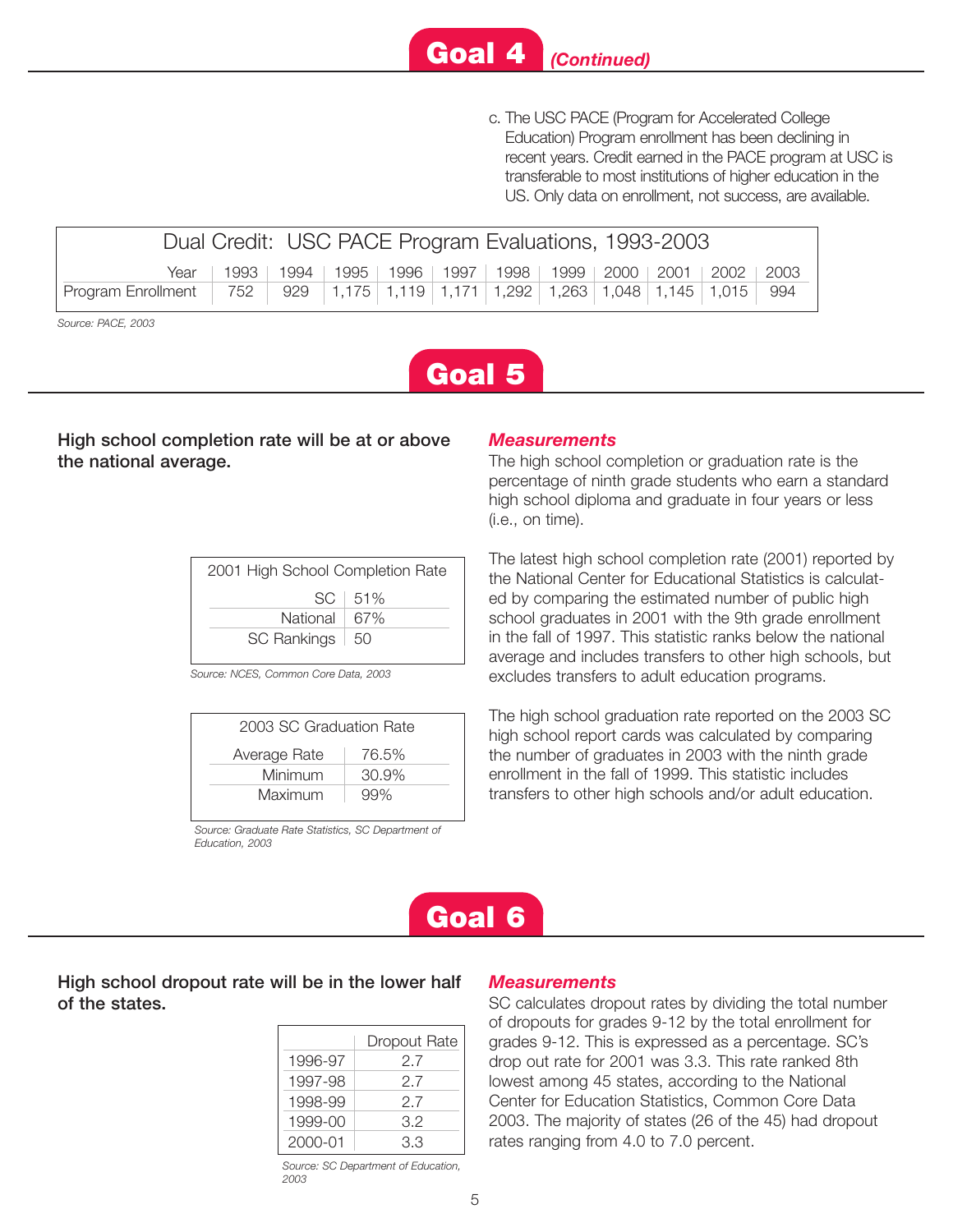

**SC will be in the top half of states in percentage of students with disabilities earning a high school diploma.**

#### *Measurement*

The percentage of students with disabilities receiving a high school diploma or certificate is displayed in the table below. Recent data for the nation are not available.

| Comparison of SC and National, Percentage of Students with Disabilities<br>Receiving High School Diploma or Certificate |                                               |                                                    |                             |                   |           |  |  |  |  |  |
|-------------------------------------------------------------------------------------------------------------------------|-----------------------------------------------|----------------------------------------------------|-----------------------------|-------------------|-----------|--|--|--|--|--|
|                                                                                                                         | Students with Disabilities in SC Ages 17 - 21 | Percentage of students<br>a diploma or certificate | with Disabilities receiving |                   |           |  |  |  |  |  |
| Year                                                                                                                    | Total $#$<br>Students                         | # Receiving<br>Diploma                             | # Receiving<br>Certificate  | South<br>Carolina | National  |  |  |  |  |  |
| 1999                                                                                                                    | 31.0                                          | 57.4                                               |                             |                   |           |  |  |  |  |  |
| 2000                                                                                                                    | 27.4                                          | NA.                                                |                             |                   |           |  |  |  |  |  |
| 2001                                                                                                                    | 7,522                                         | NA.<br>1,120<br>1,106<br>29.6                      |                             |                   |           |  |  |  |  |  |
| 2002                                                                                                                    | 9.046                                         | 1.361                                              | 1.479                       | 31.4              | <b>NA</b> |  |  |  |  |  |

*Source: SC Department of Education, Office of Exceptional Children, 2003*

## **Goal 8**

**SC will be in the top half of states in freedom from drugs, weapons, violence and teacher victimization by students.**

#### *Measurements*

There are no national data available for comparison at this time. As federal data collections are adjusted, those data are to be reported.

Prior to 2003, the SC Department of Education produced annual SC School Crime Reports. These reports are to be modified in accordance with the federal reporting guidelines during 2004. The table below presents a five-year comparison of the incidence of the top 10 school crimes though 2002.

| Top Ten Crimes in SC Schools 1998-2002 |           |           |           |           |           |  |  |  |  |
|----------------------------------------|-----------|-----------|-----------|-----------|-----------|--|--|--|--|
| Crime                                  | 1998      | 1999      | 2000      | 2001      | 2002      |  |  |  |  |
| <b>Simple Assault</b>                  | <b>NA</b> | 3,489     | 3.504     | 3,972     | 3,851     |  |  |  |  |
| Pagers                                 | 1,103     | <b>NA</b> | <b>NA</b> | <b>NA</b> | <b>NA</b> |  |  |  |  |
| <b>Disturbing Schools</b>              | 2,690     | 2,051     | 2,051     | 2,649     | 2,605     |  |  |  |  |
| Intimidation                           | 539       | 1,017     | 1,017     | 1,005     | 867       |  |  |  |  |
| <b>Weapon Possession</b>               | 970       | 996       | 860       | 875       | 813       |  |  |  |  |
| Drug Possession                        | 940       | <b>NA</b> | 751       | 906       | 937       |  |  |  |  |
| Larceny/Theft                          | 655       | 718       | 720       | 969       | 915       |  |  |  |  |
| Vandalism                              | 618       | 646       | 616       | 619       | 613       |  |  |  |  |
| <b>Aggravated Assault</b>              | 596       | 724       | 412       | 369       | 441       |  |  |  |  |
| <b>Liquor Violations</b>               | 265       | 202       | 233       | 194       | <b>NA</b> |  |  |  |  |
| Burglary/B&E                           | 363       | 320       | 230       | 215       | <b>NA</b> |  |  |  |  |

*Source: SC Department of Education, 2003*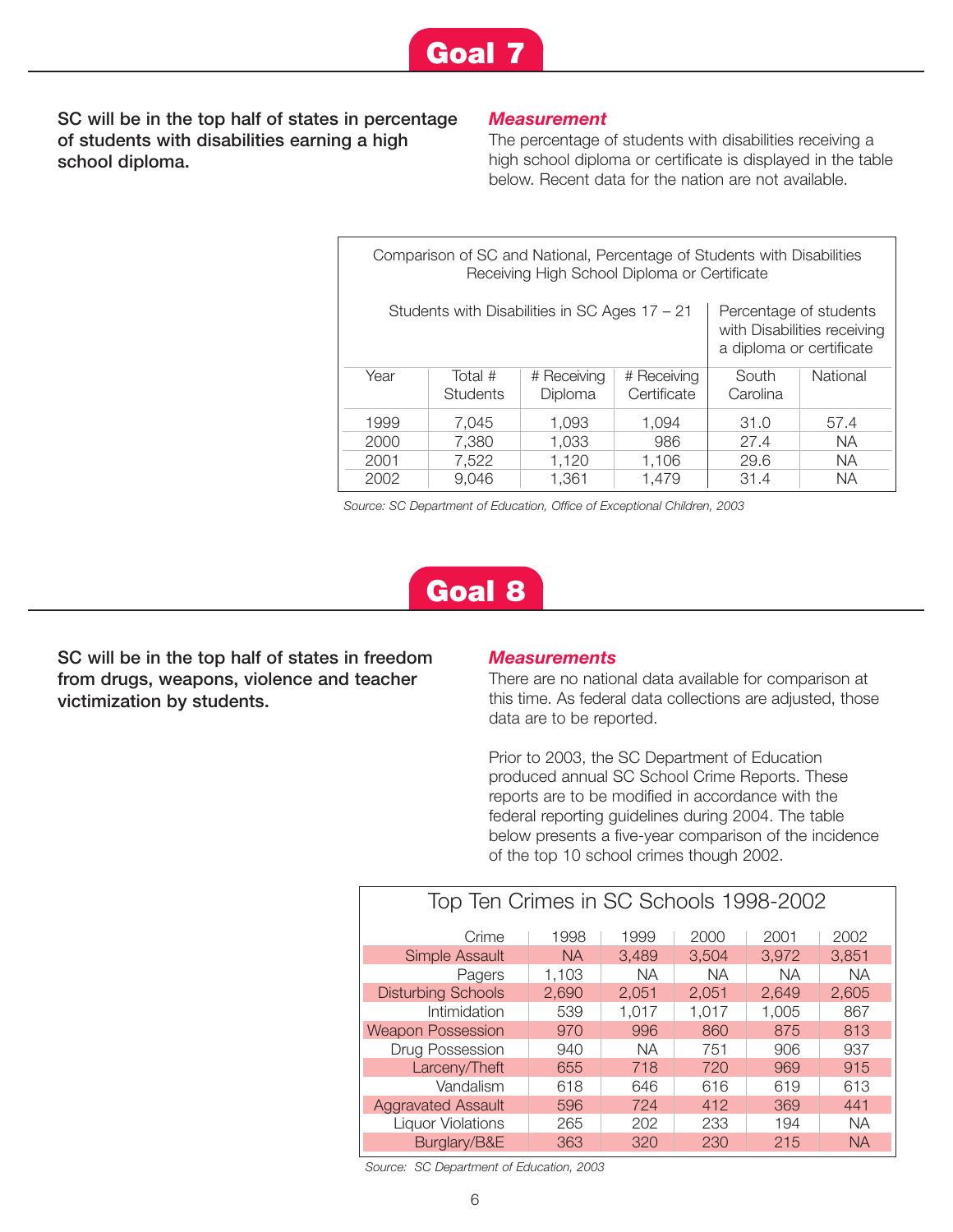

**The gap among achievements of students of different racial/ethnic groups and different economic status will be eliminated.**

#### *Measurements*

#### a. *SAT*

Differences in SAT performance among White, African-American and Hispanic students are to be eliminated. There has been a slight increase in the achievement of African-American students in the last decade, but the improvement in achievement for White students has been greater. The achievement gap between the two groups has not narrowed.

The gap between White and Hispanic students decreased.

*Note: Data for free/reduced price lunch participation status are not available.*

| SAT Verbal Performance by Ethnicity 1994-2003                        |     |                          |                          |     |     |     |     |     |     |      |  |
|----------------------------------------------------------------------|-----|--------------------------|--------------------------|-----|-----|-----|-----|-----|-----|------|--|
| 1999<br>1996<br>1998<br>1995<br>1997<br>2000<br>1994<br>2001<br>2002 |     |                          |                          |     |     |     |     |     |     | 2003 |  |
| African American                                                     | 409 | 415                      | 419                      | 415 | 414 | 415 | 415 | 420 | 418 | 422  |  |
| White                                                                | 501 | 506                      | 508                      | 508 | 508 | 509 | 514 | 514 | 515 | 518  |  |
| <b>W-AA Diff</b>                                                     | 92  | 91                       | 89                       | 93  | 94  | 94  | 99  | 94  | 97  | 100  |  |
| Hispanic**                                                           |     | $\overline{\phantom{0}}$ | $\overline{\phantom{a}}$ | 482 | 483 | 473 | 490 | 485 | 487 | 491  |  |
| W-His Diff                                                           |     |                          | -                        | 26  | 25  | 36  | 22  | 29  | 28  | 27   |  |

*Source: SC Department of Education, Office of Research, 2003 and College Board, 2003*

*\* 13% did not report an ethnic group*

*\*\* Excludes Mexican American and Puerto Rican.*

|                                                                      | SAT Mathematics Performance by Ethnicity 1994-2003 |     |                          |                          |     |     |     |     |     |      |     |  |
|----------------------------------------------------------------------|----------------------------------------------------|-----|--------------------------|--------------------------|-----|-----|-----|-----|-----|------|-----|--|
| 1999<br>1995<br>1996<br>1998<br>2000<br>1997<br>2001<br>1994<br>2002 |                                                    |     |                          |                          |     |     |     |     |     | 2003 |     |  |
|                                                                      | African American                                   | 409 | 412                      | 412                      | 407 | 407 | 407 | 414 | 421 | 421  | 425 |  |
|                                                                      | White                                              | 501 | 499                      | 500                      | 502 | 502 | 504 | 510 | 515 | 519  | 521 |  |
|                                                                      | <b>WAA Diff</b>                                    | 92  | 87                       | 88                       | 95  | 95  | 97  | 96  | 94  | 98   | 96  |  |
|                                                                      | Hispanic**                                         | ۰   | $\overline{\phantom{a}}$ | $\overline{\phantom{a}}$ | 477 | 479 | 468 | 489 | 479 | 495  | 483 |  |
|                                                                      | W-His Diff                                         |     |                          | -                        | 25  | 23  | 36  | 21  | 36  | 24   | 38  |  |

*Source: SC Department of Education, Office of Research, 2003 and College Board, 2003*

*\* 13% did not report an ethnic group.*

*\*\* Excludes Mexican American and Puerto Rican.*

#### b. *ACT*

The ACT includes four tests: English, Mathematics, Reading and Science Reasoning. Results are reported for each of the four tests and as a composite score. Scores range from one to 36.

| ACT Composite Scores by Ethnic Group 1997-2003       |      |      |           |      |           |      |           |  |  |
|------------------------------------------------------|------|------|-----------|------|-----------|------|-----------|--|--|
| 1999<br>2000<br>2001<br>1998<br>2003<br>2002<br>1997 |      |      |           |      |           |      |           |  |  |
| African American                                     | 16.8 | 17.1 | 17.2      | 17.2 | 16.5      | 16.2 | 16.3      |  |  |
| White                                                | 21.3 | 21.3 | 214       | 21.3 | 20.9      | 21.0 | 21.0      |  |  |
| <b>W-AA Diff</b>                                     | 4.5  | 42   | 4.2       | 4.1  | 44        | 4.8  | 4.7       |  |  |
| Hispanic                                             | NA.  | NA.  | <b>NA</b> | NА   | <b>NA</b> | NА   | <b>NA</b> |  |  |

*Source: SC Department of Education, Office of Research, 2003*

*\*These totals will not add up to the number of students who took the ACT in SC because not all students reported a race/ethnicity.*